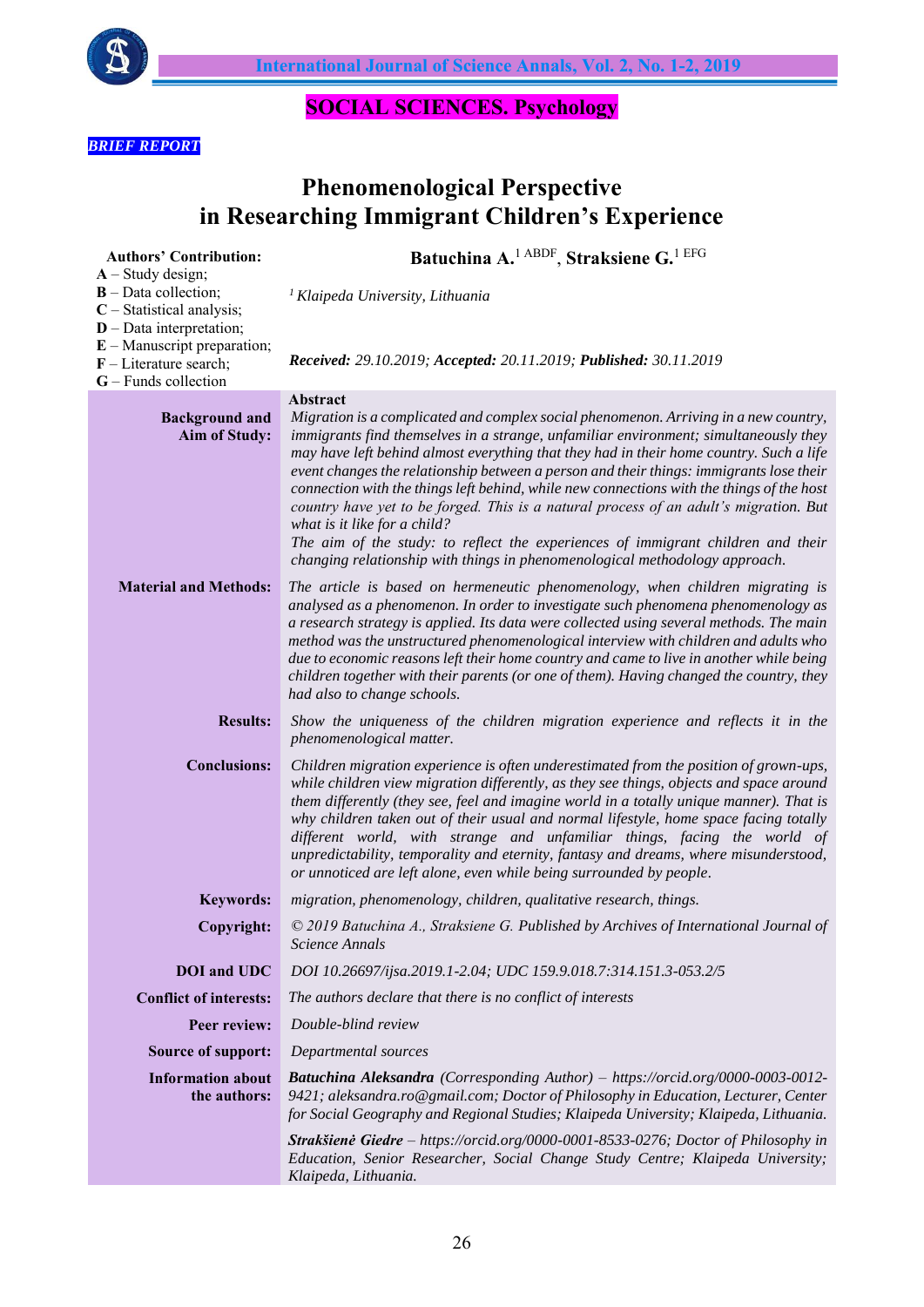#### **Introduction**

Why should child migration be analyzed phenomenologically? There will be no surprise if I say that migration itself is a very complicated life event for a person: you have to leave your country, your friends, even your culture, everything you know, and then move yourself and belongings to a place which is strange and alien. For grown-ups, such a move might be decided by the promise of improved living conditions, economic and social benefits. But for a child, such decisions are often made without them, or without an understanding of such adult concerns. At the same time children experiences of migration, perhaps due to their status as dependents, may be underestimated, and thus they may be left alone with it. Grynberg's (2012) dissertation, Disjunctions and Contradictions: An Exploration of My Childhood Migration Experience through Visual Art, provides a powerful example of how some may the minimize the meaning of migration for a child.

All around us is the tinkle of china and the reassuring murmur of people politely conversing. I turn around to look at the man I've been seated next to at this conference dinner. We acknowledge each other with a smile, and anxiously wonder how to begin the conversation.

"Hello, my name is Jonathan."

"Pleased to meet you, I'm Carmella, I respond."

I watch as his eyes register this information: "That's an unusual name. Are you from an Italian background?" "No, actually Carmella is also an Israeli name, I was

born there."

A small frown now appears between his eyes as his gaze moves somewhat furtively over my hair, clothes and jewelry.

"Really! I never would have picked you as a migrant, you don't even have a hint of a foreign accent."

I smile, and think that he is too polite to add, "and you don't look like you come from anywhere else.'

I decide to offer some more information: "Well, I arrived in Melbourne when I was eight years old."

"Oh," he sighs, the furrows between his eyes softening, "then you are not a real migrant, you were just a child." (Grynberg, 2012, p. 1).

Jonathan discounts Carmella's migrant experience as less than real, since she was but a child when she moved. So while the adult experience of migration may be recognized as an event of significance and thus worthy of attention, the uniqueness of the same event for a child may be overlooked. Indeed, despite the abundance of research on migration, child migration has been given little analysis from a pedagogical perspective. Where it has been investigated, some researchers have turned to hermeneutic phenomenology to provide insight to this often memorable event for a child. Topics have included: longing for home (Winning, 1990), speaking of home (Winning, 1991), physical self-awareness of a child-migrant (Kirova & Emme, 2008), the child's perception of home when away from home (Dachyshyn, 2013), the experience of studying in a foreign language (Lee, 2005), and what home is when we have left it (Norris, 1990).

*The aim of the study.* To reflect the experiences of immigrant children and their changing relationship with things in phenomenological methodology approach.

#### **Materials and Methods**

For the current study, data were collected using several methods. The main method was the unstructured phenomenological interview with 17 children and adults who have or used to have the experience as a child of leaving their home country and coming to live in another one together with their parents (or care-givers, however in this research there were no such participants) legally and voluntarily. Changing of a country means that they had also to change schools. Various additional data on children's migrating were collected from the published material including autobiographies, publicly available online sources, essays written specially for the current investigation, and phenomenological literature. The article presents only a small part of the research results; they reflect the migrant child's experiences when facing new things in a new country and a school upon arrival at a new country. The data were analyzed following van Manen's (2014) recommendations. The data collection focused on concrete lived experience descriptions of migrant children, referring to which the anecdotes were written, in order to recreate the lived experiences of migrant children, but now in a "transcended form" (van Manen, 2014, p. 250).

## **Results and Discussion**

*Things and Migration*

A person is closely related to the things that surround him or her. Merleau-Ponty (2004) shows that people are honeyed together with things. Such bonding denotes the relationship between the object and us and reveals that we are surrounded by things or forced to treat and see them only in a certain way. A thing has a certain peculiarity to allure, to attract, or to stimulate interest of those standing before it. The things of our world are not simply neutral objects that are in front of us or that are designed to fill our field of vision. Each of them symbolizes or imposes a certain way of being or doing, and provoking reactions that may be positive, negative, or otherwise. People's tastes, lifestyle, attitudes, and the world are reflected in the things that are chosen to surround him.

Our relationship with things is not distant: each thing affects our bodies and the way we live (Merleau-Ponty, 2004). As van den Berg (1972, p. 32) declares, "who wants to become acquainted with man, should listen to the language spoken by the things in his experience". In other words, a person does not live on an empty planet, but is always around things, and these things show up differently depending on who that person is, where he lives, what he likes and prefers. Heidegger also presents the idea of the significance of a thing in human's life. According to Heidegger (1971), "being human is dwelling, that is, staying with and among things" (p. 157). The life of a human being is not possible without things. Following this idea, a human is always surrounded by things that create his or her life or things are "chosen" according to one's life.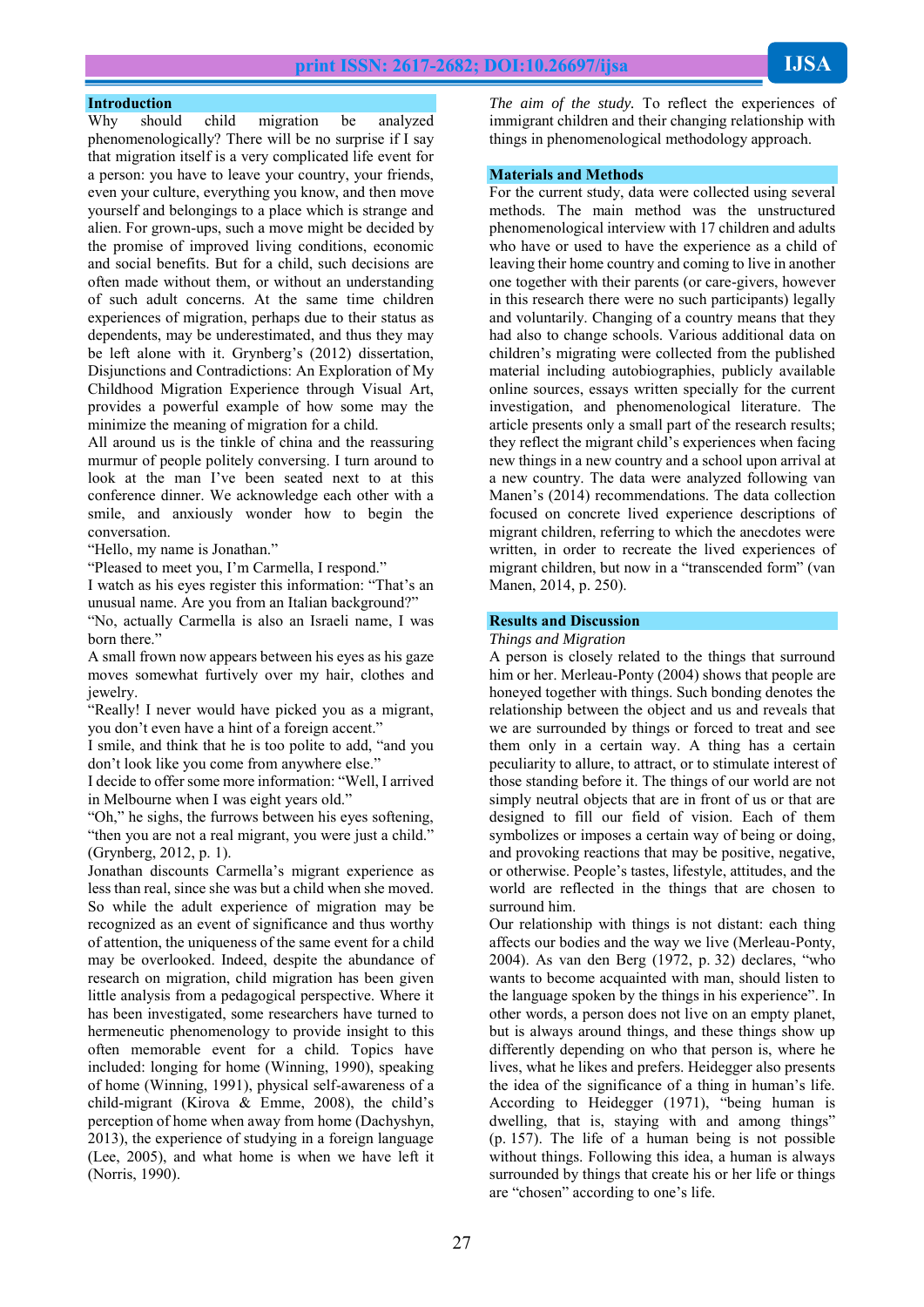

In the context of migration, and especially in the context of child migration, things can have a particular significance. The significance of things becomes especially relevant in the moments of departure from the native country and arrival at a new country. Things that are important to a child may be left when they are leaving the home country. Maybe the child had certain memories related to them or they might have also created his or her routine and daily life. They were used by the child, had lain nearby, were constantly available and therefore were taken for granted, such things could be a favorite book from the library to read before bed, old sneakers to play on the wet grass, a tree house to hide from the parents, even an old bench in the backyard, where the first cigarette was tried. All these things were always nearby and always "available". When leaving the home country, things, their shape, volume, functionality, and even the human relationship with them receive a different meaning. Things and everything that is associated with them are again evaluated by the child; they are no longer taken for granted: the book is left at the hometown library – there is nothing to read before bed, old sneakers are thrown away – you cannot play on the wet grass with the new ones, the tree house is sold together with the house, where the bench is placed. All these things are left at the home country, and only a few are taken with me and I need to decide which ones.

Leaving a country people ask themselves: will I need or use this thing? What does it mean to me? Does it bring me important memories? In the reflections person "touches" each thing – asking himself whether he or she will be able to or should take it with him or her or not. And if one thing has material value (if its price is high – it cannot be left; if it is convenient and necessary – it will be useful in a new country), others have emotional value – remind of the connection with people who are left in the homeland; such case is described in the anecdote provided below:

In one box I have two little glass angels and two walnuts, sprayed with silver paint. I received them from my aunt and cousin for Christmas, and I have been putting them at a visible spot. I really can't leave them, so I want to take them with me. I have a little sun drawn by my stepfather. When I was a teenager, I came up with a nickname for myself: "Little Sun". He and my mother always knew how to make fun of me and when it was my birthday, he drew a little sun on a small piece of paper – but it's me, really. He drew an upturned nose, this dimple on the chin; he drew big thick eyebrows, protruding ears. That's me. I will never throw it away (Agne).

Agne tells about some things, some bagatelles that she has brought from her home country. For many, these things may appear with no value; but to her, who has left not only her home country but also her friends and relatives; these things have meaning provided by memories and relations with the left ones. Each thing has its own story and is related to a certain event in her life moment. A child sees in those things not a bunch of rubbish, she sees memories, faces of her friends, and she sees her old life in them: she is examining the things one by one, and she is making decisions on each piece, like

selecting and choosing memories from her home country to take with her. And those memories are put in a thing, which she is able to carry with her trough out her journey to the new country, the country, with no old friends, no relatives and no memories, she used to have. Meanwhile, the things that are left behind and cannot be taken away may be still in connection with the child even after one's departure. On the one hand, the things left behind become alienated; they are considered no longer belonging to the person. However, such alienation occurs not immediately, or may not appear at all. The left things still have an intimate connection that does not disappear in one day or just after leaving the things: my former house, my bed, my wardrobe and my desk. The thing is called "My" even if it no longer officially belongs to me, but may belong to another person now. From my own perspective, I spent my childhood and teenage years in an apartment uptown, and even though it is already 15 years since I have lived there, every time I have a chance to drive through that neighbourhood, I am trying to see how my old room's window looks like, repeating in my head "my room". A similar connection between a thing and a child can be seen in the following anecdote. Roma, a migrant girl shared how much she misses her bed, thus, revealing how important this left thing was to her.

Most of all I miss my bed. I have a new bed in my new country, but I can't sleep in it. I can't sleep deeply: when you close your eyes and it's already morning. In my bed I always slept like this, I knew how to. Now I don't (Roma).

Roma describes the connection between her, as a human, and a bed, as a thing. While living in another country and using other things she remembers how important the things are that were left in her homeland. In other words, the left thing no longer belongs to a child but the connection with it remains even after losing it. Heidegger (1971) pointed out aptly that a person may appreciate home (the home world) more when he or she loses it: perhaps then he or she becomes fully aware of what home is and means in his or her life. A child who has just lost or intends to lose things reflects on their meaning, and in such a way discovers them anew and the thing is no longer taken for granted.

All in all, upon arrival at another country, new things may yet have a different meaning. New things may be inevitably "discovered" in a new country in the course of migration. They force us to reconsider our place in the new space and to recall memories; they make us nostalgic, fearful, or even remorseful. Things become symbols that show the former life and future opportunities and reflect the current emotional and existential state. In this context, a question arises – how a migrant child experiences things when he or she has just arrived at the new country?

*Things without Connection: Strangeness*

Having left one's native country, in a new country, the migrant child may face new things. These things have to replace the usual (old) things in their purpose and function. The first encounter with some new things may make a child feel confused or even uncomfortable. However, the question is what does a child experience when acquainting with new things in a new country? In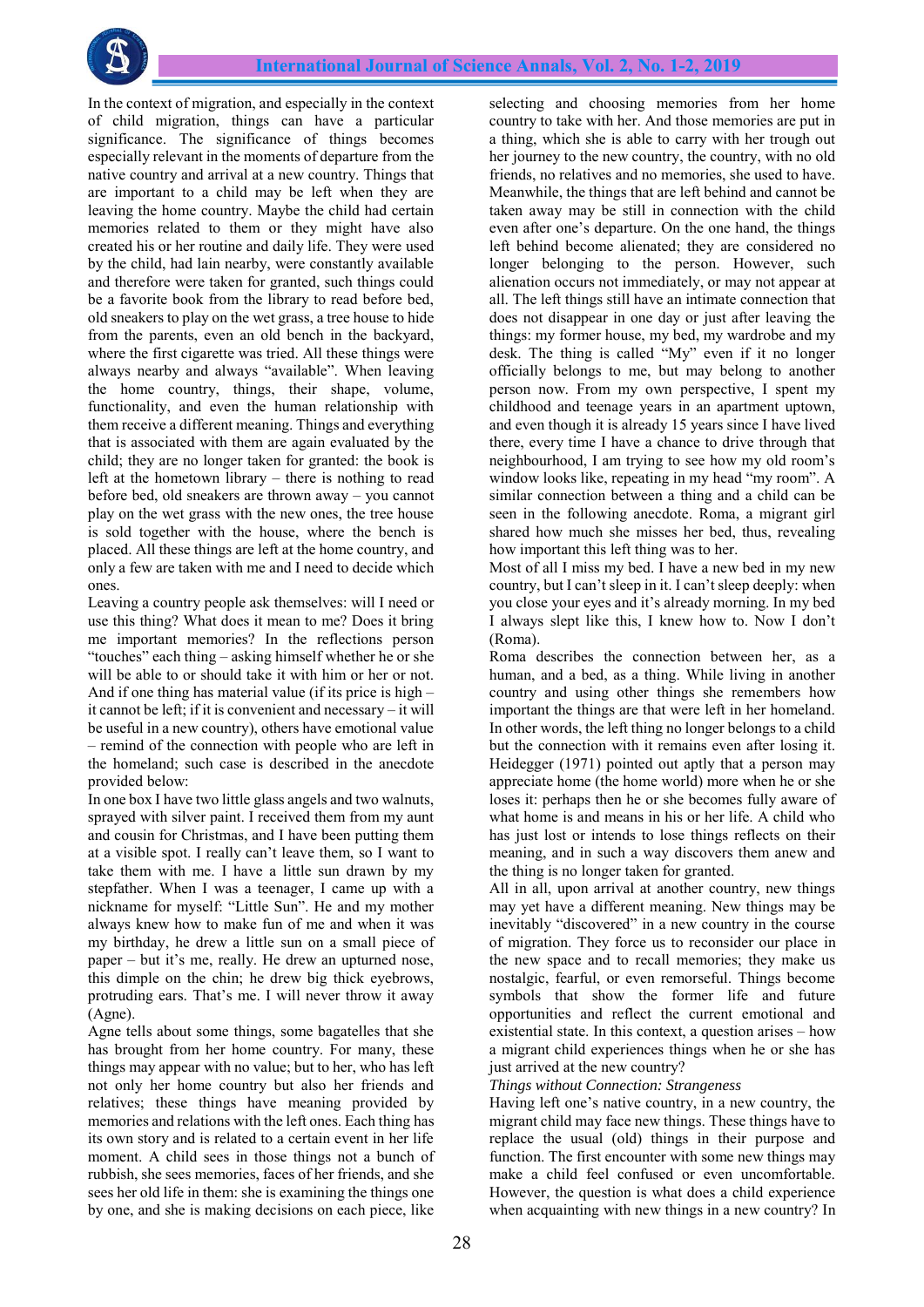the anecdote provided below a migrant girl describes her surprise on the first day at school. She seems surprised by the seen things.

Everything is so strange, the doors of the rooms are with windows, so everyone could look at our class, the tables are round and they are standing in the middle of the class, not facing the board. In my school we have desks for two. The teacher stands in front and turns to the desks. When I went to my first English class I was amused, in an English classroom there were three old posters of the Harry Potter movie, while in a French class the poster from the book Les Miserables, the face of a girl. In Spanish, there were posters of a cat Garfield and a picture of a Buddha. When I saw all this I've lost my voice, I could not speak. I was staring at this poster during the entire lecture. I was panicking (Darja).

Darja tells how surprising she finds the arrangement of things in the school. Surrounded by new things she feels unusual. Their arrangement and even their presence in a school classroom are not acceptable and strange to her. What lies behind the strangeness of the things? How does a child experience that strangeness of things? Maybe a child sees strangeness as something unknown? Or something that might appear as unusual, since have never been seen? Let's look at the etiological meanings of the word strange.

The English word strange (adj.) means "from elsewhere, foreign, unknown, and unfamiliar". Clear relation can be seen with the term alien which has similar meanings – strange, foreign; an alien, stranger, foreigner. Another term that has a similar meaning is unusual, which is composed of a negative particle un and the verb use, and embraces such meanings as use, custom, practice, employment, skill, and habit. If something is unusual, we cannot or we do not know how to use it at first. At the same time, if something is strange it is usually not mine, and as a result, when we talk about something what is strange it is important to consider the meaning of the word own (mine, our, yours), since what is not mine, what does not belong to me, might be someone else's, stranger's. Analyzing the word own etymologically, it is clear that it is associated with the words to possess, have; rule, be in command of; have authority over. Of these synonyms it is seen that a thing to which we are accustomed to is as if under our control, we own it and use it. In other words, when we say, it is mine (my house, my pen, my school), we mean some certain personal relation with this object: this is a house I grew up in, or this is the pen I bought today, or this is a school I went to; the purpose, use, function, and occupied place of these thing– all are familiar to us. Whereas things which we are not accustomed to are strange, foreign, unknown, and with no connection, since we have nothing in common with these things.

In migration terms strange and own actualize and their meanings become especially prevalent. Everything what is associated with the homeland is familiar, while new things of the immigration country become strange. Upon arrival in a new country, the old thinking – usual things and the awareness of their purpose, location and the need to use them – distorts; a child does not know what to do with things (how to behave with them) in a new world, what place in this world a certain thing occupies, what

is its purpose, peculiarity. Even though a child sees usual things: a table, chairs, a desk, all the things which were in his or her home country, but the child does not see himself or herself in, among or using these things. The child does not understand his or her relation with the thing.

A similar point is represented in Schutz's (1945) work "The Stranger". The author states that the discovery that things in the strangers' new surroundings look quite different from what he or she expected them to be at home is frequently the first shock to the stranger's confidence in the validity of his or her habitual "thinking as usual" (Schutz, 1945, p. 501). Interpreting this Schutz's theme of "thinking as usual" within the materialistic meaning, it can be seen that a migrant person finds himself or herself near things that he or she does not know, they seem strange, alien, not "my own": the usual perception of the world seems broken, and the vision of the new world is yet vague and unclear. Such word perception might be similar for children. As Langeveld (1984, p. 216) writes "the child lives in a word which provides him or her with a ready-made structure of qualities that offers security". He also says (Langevel, 1984, p. 220): "child's recognition of the world and her knowledge of the world are largely dependent on the help or influence of others". It means if a child raised in a world of things (in the contexts of migration, world means home country), which he or she knew (learning from his or her birth and in the following life), appears in a new ready-made world of things, but which he or she knows nothing of and has problems acquainting with it, especially without other people around, the child loses his or her security, the child remains helpless. If a grown up person, due to his or her longer and richer life experience, might foreknow what one or another thing has in it, a child needs help to restore his or her "thinking as usual" state. Meanwhile, upon arrival in a new country, the child's "thinking as usual" is broken, since his or her perception of the world still relies on his or her native country and the country's values, while the new world is somewhat unknown to him or her, therefore, seemingly unpredictable.

In a collection of poems "No Return Address: A Collection of Poems", Waters (2015) dwells on migration experiences. In "No return address", the author is grateful for the memories of his former life, for the world before emigration, which he had, which was known to him, and which was predictable:

"Bob, I am grateful for your

Three letter name.

It's another reminder of home

Of a world predictable

Of a life I had".

The former world is presented as predictable, and its things are known, they remind of home where a person can feel like in a homeland. Meanwhile, the world of migration is unpredictable: unknown things do not allow predicting what will happen, and therefore, things may force the person to be always prepared or even fearful. For children, when seeing unusual things that do not meet the perception of their world, they cannot predict and foresee what their life will be in a new country, in a new school. The vision for the future, which is based on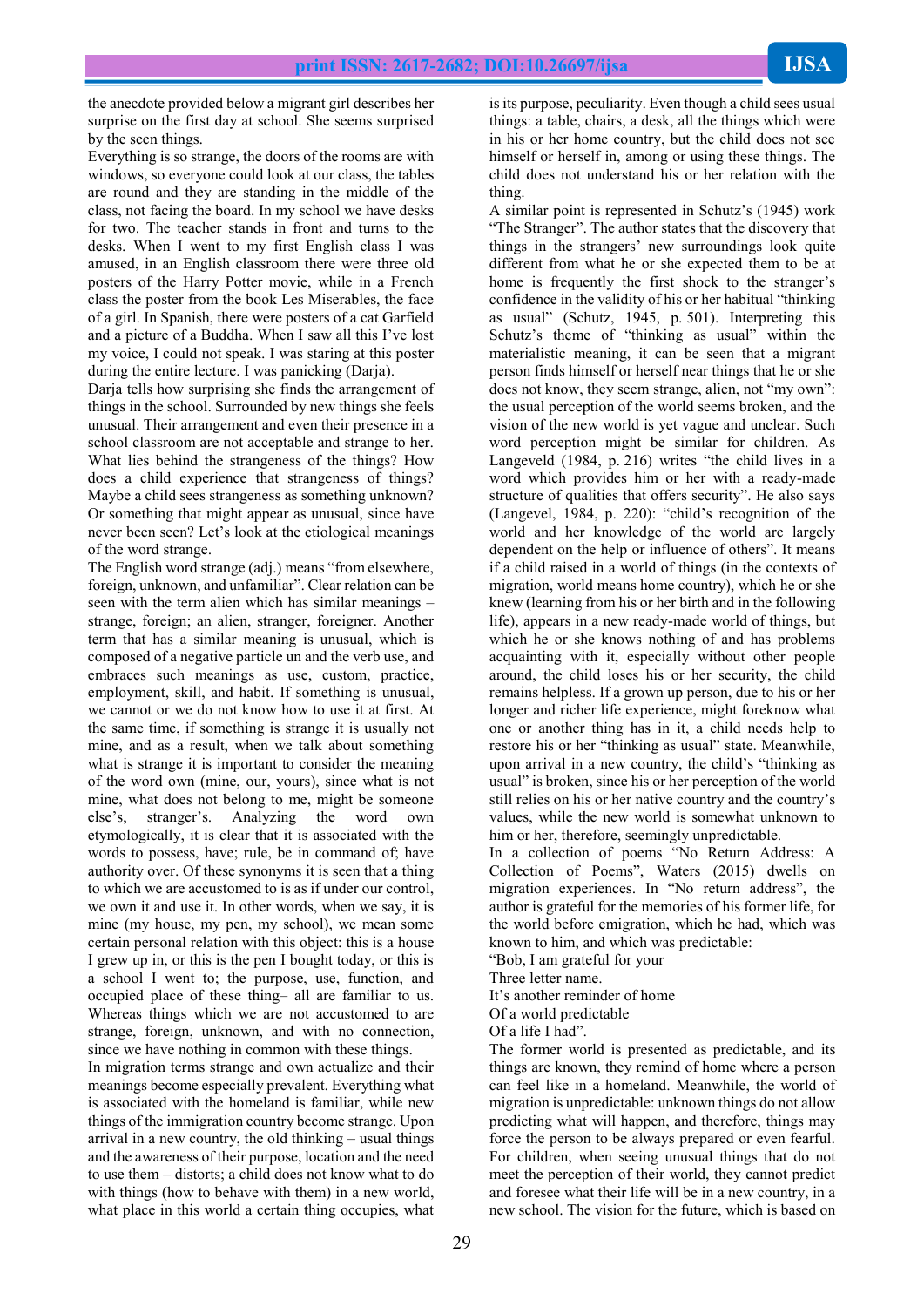

conventional thinking of the native country, does not match the seen things and their position, their need or function in the new country, and restoration of such vision requires effort and even help of the others.

*Things without Connection: Temporality*

New things however, do not immediately become one's own. As it is described above, new things are strange, can be intimidating because of their unpredictability or may force to imagine a different life, which will be in a new country, and/or force to be aware of where he or she is, as describe in the following anecdote:

Our new house is an old building with several floors. The flooring on the second floor is unstable, squeaking. We go to the toilet or shower on the second floor in groups so it isn't so scary because we have someone to hold hands. All children slept in one room, the small children slept in one bed, the older on the floor. The house seemed so dark, like those haunted houses in movies. We can't get used to it. It seemed to me like a ghost (Gabriele).

Gabriele was 11 years old when her family and she moved to another country. She describes her memories about the first family house in the new country; the memories of that house are very vague, as if through a mist. Her recollection is of an old, unstable structure: it seems that the house could have collapsed at any time. The family lived there for more than 2 years, quite a long time to get used to this place and get familiar with it. But for Gabriele, this new house never became a home, for all that time the girl had imagined it as a temporal shelter – a place where she is just sleeping over for a few nights before some permanent place is going to be found. But what is really behind that temporality? By the term temporality I mean state of being for the short or long period of time and this period has a certain moment of ending, while something that lasts forever or always does not have an ending, speaking without any philosophical reasoning.

From the theoretical point of view migration can be defined as three types: short-term, long-term and circular immigration (Europos Migracijos Tinklas, 2010). The short-term immigration is defined as the migration with a particular motive or purpose (work, study, family reunion, etc.), after which people return to the country of origin or move further to another country (Europos Migracijos Tinklas, 2010). Meanwhile, longterm (permanent) migration is migration with the goal to stay permanently in the target country. Circular migration in general can be understood as a cycle of migration which is comprised of a migrant person's departure from his or her country of origin, stay for some time in another country, return to his or her country of origin and repeated departure to a foreign country (Europos Migracijos Tinklas, 2010). Long-term and circular migrations are different from short-term migration in the length of the period of departure. However, from the phenomenological point of view, each migration, regardless of its purpose and the planned time of departure, especially at the beginning of migration stage, might be seen as temporal, in other words, a person might feel that this period of migration might end one day and he or she will go back home. Such temporality lies within the feelings of the human

being, his or her seen environment and surrounding things.

In terms of things, as van Manen (2014, p. 306–307) writes, "materiality may guide our reflection to ask how things are experienced. The things are our world in its material thing like reality." Thus, things are a world that reflects our vision and point of view we might say our inner state. To the contrary, a relation with the things may depend on our point of views and experiences. Gabriele felt that the house she and her family stayed in was not inhabited, there were none of the girl's things, no scent of a family, and no common home intimacy. She felt that she would not live in this house for the whole time, even though that was the first plan. In his essay on the "Hotel Room", van Lennep (1987) describes how much intimate relations are in one or another person's home. Things, walls, the whole house is filled with the scent, feelings, emotions that reflect the life of a person living there. Van Lennep (1987) writes: We always enter someone's living room for the first time with a certain hesitation or embarrassment, that is into the room he "inhabits," not because this room is an expression of himself, but because this dwelling refers to a much more intimate relation than any expression by him could ever be (p. 210).

Like to a guest, to another person who gets into a new place, this place, even if it is called one's own (mine), has so "little" in itself (p. 212) of what can be called one's own (my) room. No human being belongs here: it does not have his or her scent, nor chosen things. This relation with the house shows the girl's relation with her migration. She sees herself as a temporal guest in the new world of the new country. She does not recognize herself in this world, since there is no relation with this country. A new house, new things in this house are the symbols of her being new in this country.

Meanwhile, van Lennep (1987) writes that even a tourist coming to a new city and living in a hotel room after a long day spent in the city comes back to the room to rest and calls it "my room". As the author writes, the pronoun "my" in the expression "my room" does not express my possession of it, but precisely a relation between me and the room. On the very first moment a person enters a new room, he or she begins "the process of inhabiting the room" (p. 212). And after some time in the course of inhabiting "the relation of intimacy has been created between this room and me" (p. 212). Van Lennep (1987) writes about experiences of grown-up people who, after a certain period of time in a new place, assume control over things, they become dependent on him or her, and in this way become more and more "his" or "hers". And maybe with time such "dependency" replaces a sense of temporality, and an immigrant becomes more and more integrated into the new life. *The Imagined Value of Things*

New things may bring the opposite feelings, create the illusion of a better life, and a vision for the future that soon may appear to be incorrect. Such a situation is described in an anecdote from Grynberg's (2012) dissertation:

My father and uncle were waiting for us at Essendon airport. My uncle drove us to the flat my father had rented for us. It was on the ground floor located in a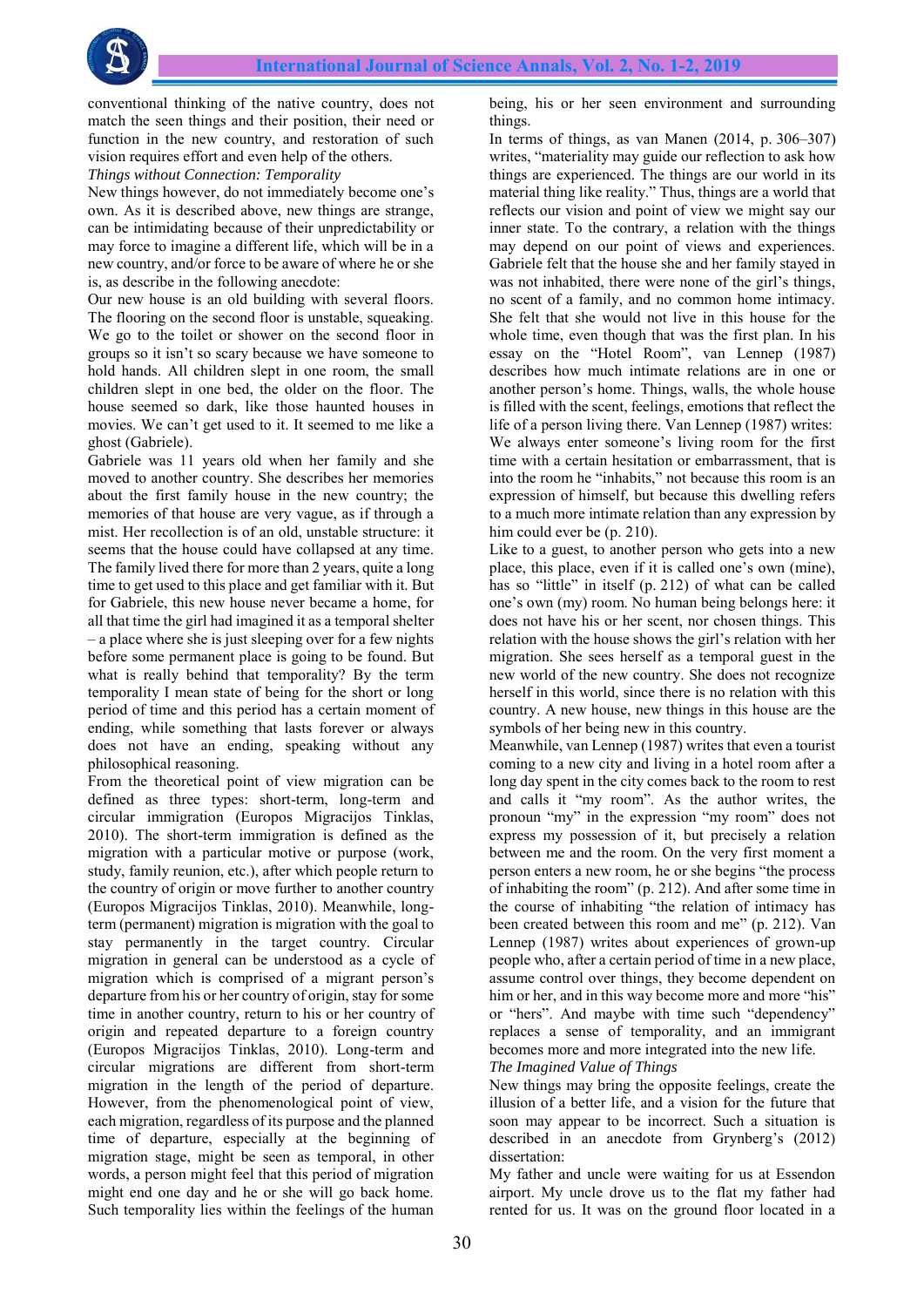large building which faced St Kilda Road, a wide, leafy boulevard leading into the central business district of Melbourne. The block of flats consisted of three floors and had a number of exterior art decor features, such as faceted forms of decoration around its entrances and rounded corners on the upper storey verandas. It represented a stark contrast to the rectangular unadorned building which had been my home in Israel. When I entered the flat for the first time my interest centred around a black telephone which sat on a little ledge in the hallway. Although the telephone was not connected, I was overwhelmed by the idea that we were in possession of such an instrument which, until then, I had rarely seen in a private home. Its presence signified to me that Australia was a place of untold possible luxury. The reality of our life in Melbourne, however, proved to be somewhat different (Grynberg, 2012, pp. 24-25).

Children tend to imagine. Our imagination allows our mind to create a new image in the head. Imagination helps us to create, work, think, even feel, smell and taste things without these things being in front of us. There will be nothing surprising if I say that imagination is an important ability of our mind. Also, children use their imagination differently from grown-ups: they imagine, dream even create fantasies in their head more often. As Welsh (2013, p. 18) writes: "in dreaming children do not assume that the dream in contrast to waking reality is not real. They haven't yet learned to assume that their intimate experiences are "unreal" whereas the extended matter is "real". As a result, children create views in their head they start to believe in. Consequently, things, which were previously not seen very often and are the symbols of prosperity in the home country, in a child's mind move him or her into a richer world. Children, in comparison to grown-ups, have not yet learned to distinguish between a hidden meaning, direct meaning. Children are straight forward. If he or she sees a phone or other things, which he or she believes is a symbol of wealth, it means for a child that he or she is rich, even if the reality is proving different. The phone symbolises future life, which is better, richer and, perhaps, happier. As Merleau-Ponty (2005, p. 413) suggests, "The perception of other people and the intersubjective world is problematic only for adults. The child lives in a world which he unhesitatingly believes accessible to all around him… he subjects neither his thoughts, in which he believes as they present themselves, to any sort of criticism. He has no knowledge of points of view. For him men are empty heads turned towards one single, self-evident world where everything takes place, even dreams, which are, he thinks, in his room, and even thinking, since it is not distinct from words." Upon arrival at a new country and seeing new things, migrant children can create images of a better life in the future. This is especially true if the things and their "value" are very different from the life in the home country. Thus, migration as the end of problems, hardships or other challenges of the old life (associated with the finances received) is associated with "different" things.

However things might bring not only projections of a better life, but also force a child to get lost in his or her own mind:

The first stop after our flight was in Stockholm and it took about one hour. My younger brother as usual had to visit one place. He does this everywhere he sees the toilet sign. I watched him and directed him to the right door with my eyes. However, just after 20 seconds, he ran out of the toilet as if he was scolded. He began to mumble nervously: "There are so many things hanging around, I don't know how to use them". I stood up and I went with him. I was used to Soviet toilets, so there's no surprise to me.

At first I thought that we went through the wrong door, and instead got into the plumbing museum of the twenty-first century. How? The walls were not drawn? On the floor there were no litter lying around? Seats were attached to the toilets, and next to them. Oh, my God! – Toilet paper. Shock therapy began there, where we had least expected it. (Michail)

Michail has lived his entire childhood and a great part of adolescence in the country which is radically different from the country to which he has emigrated. The boy and his family moved to the United States from the Soviet Union who had just collapsed. The new space that Michail saw unexpectedly stunned him by its distinctiveness, because it was very different from the space in his native country.

Michail leaves one country and comes to another, while each country is not only a political structure with geographical boundaries and its own history and traditions, but also a distinctive world, with a specific space, peculiar rules, and a way of life, and also specific things. These new things are the signs of the new world, showing that transition was made. A child without knowing these new signs is comparing with what he knew from the world he used to live in. The values he had through his short life are vanishing, replaced by the new cultural specifics. What is seen in the Michail's lived experience that a child starts to question why the surrounding which he expected to be absolutely inconspicuous brought amazement and misunderstandings in his own head the same time. He thought that a toilet without toilet paper, with painted in graffiti walls, and broken taps are normal and an ordinary thing, whereas an opposite situation, when toilets are clean and not broken, is a unique and even unreal. The things he saw blew up his old thinking, and understandings, and living standards he had, turned over his understanding of what is normal and abnormal, what is good and what is bad, forcing him to remember that he is really migrating.

#### **Conclusions**

The child moving from one country to another leaves his or her familiar world, and finds him or herself in a strange new world. The boundaries between these worlds are only partially drawn by the state border. Evidence of a different world lies in each new thing encountered, as a result every new thing is not taken for granted anymore. Thus, a child starts to question every new thing he or she sees, as he or she starts to question every meaning this thing brings. Those things become that new world the child has entered. Someone might say: "but this is the same for adults. Adults also question everything that they don't know". But we should not